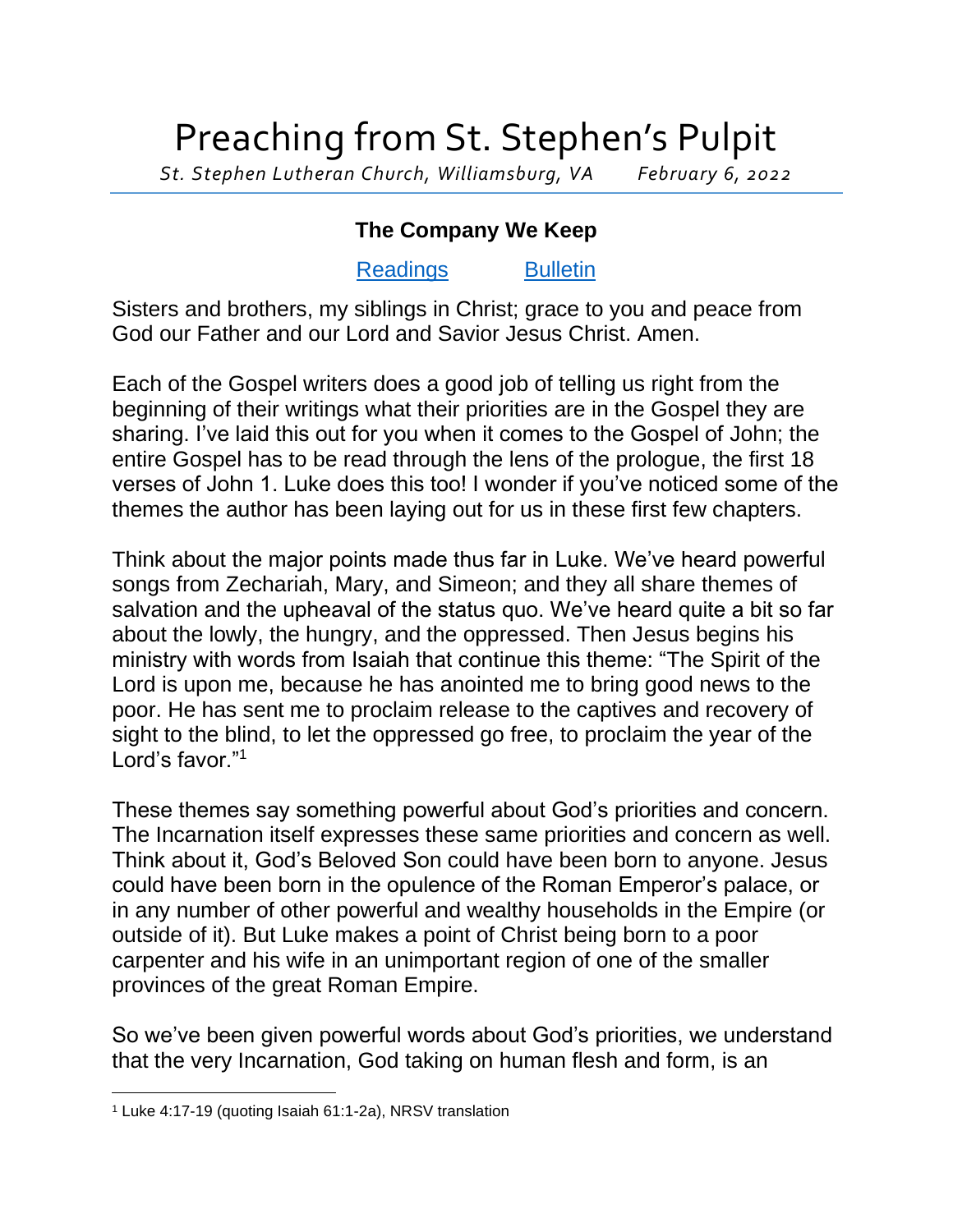expression of God's priorities. It should come as no surprise then that we see these priorities made manifest in just about every action Christ takes in Luke's Gospel. Including our text today, the call of the first disciples.

Just as Jesus could have been born in any powerful household, he could have chosen powerful people to be his disciples as well. If he can cause a catch of fish so large as to sink boats, I'm sure he could have impressed other, less provincial people with different signs and miracles. But he doesn't choose the wealthy, the powerful, or the influential to be his disciples; he chooses poor, common folk to lead and to teach. If that's not a statement of priorities, I don't know what is!

Perhaps this story doesn't impact us today because we don't understand the nuances of what's going on. Traditionally Israelite children would go to Hebrew school starting around age 6 in order to learn to read the Torah. This basic education would last until a child was around 10, and was structured around memorizing the Torah (Genesis, Exodus, Leviticus, Numbers, and Deuteronomy) and then most of those students would begin to learn a trade as an apprentice (often in the family business). But the most exceptional students would continue to learn the other books of the Hebrew Bible, memorizing most of it. That education would continue until they were an adult. Some of these students would leave to become apprentices, but the brightest would stay to learn more. Eventually, the best of the best would set out to find a Rabbi to learn from directly until they, themselves, were knowledgeable enough to become Rabbis.

So the fact that the men Jesus calls to discipleship all come from other trades (fishermen, tax collectors, etc.), means that at some point they were determined to not be smart enough to become disciples to a Rabbi, or it means their family was so poor that they needed their child to learn a trade as early as possible to support the family. Jesus, incarnated into a poor, common family goes on to call people from poor, common families to be his disciples. And guess where Jesus will send those poor, common disciples? That's right, to other, poor, common folk. St. Vincent de Paul lays out what this means beautifully:

"Since Christ willed to be born poor, he chose for himself disciples who were poor. He made himself the servant of the poor and shared their poverty. He went so far as to say that he would consider every deed which either helps or harms the poor as done for or against himself. Since God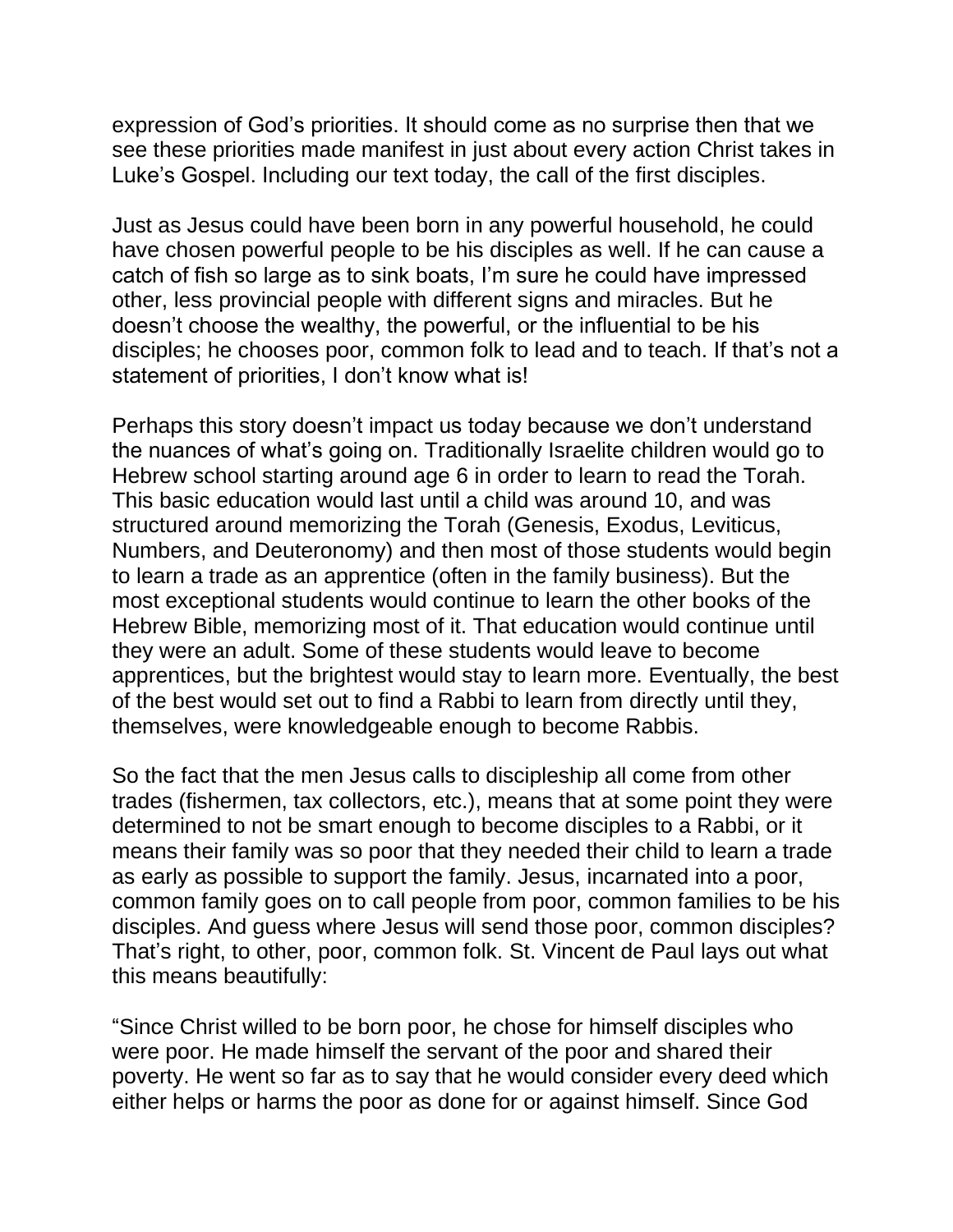surely loves the poor, he also loves those who love the poor. For when one person holds another dear, he also includes in his affection anyone who loves or serves the one he loves. That is why we hope that God will love us for the sake of the poor. So when we visit the poor and needy, we try to understand the poor and weak. We sympathize with them so fully that we can echo Paul's words: I have become all things to all men."<sup>2</sup>

Jesus clearly chooses the company he keeps very intentionally. He chose to surround himself with the poor, the oppressed, the leper, the prostitute, the blind, the lame, the fisherman, the tax collector, the outcast, and the sinner. And if we truly want to walk the Way of Christ, we should probably choose the company we keep with similar priorities.

This isn't easy and it certainly won't be comfortable. But I have generally found that the things most worth doing require something from me. Perhaps that's the biggest part of the claim that the Holy Spirit lays on us. The Way of Christ, the claims made on us by God, all have to do with growth in faith and in love. Growth occurs when we move outside our comfort zones. Growth occurs when we encounter diversity of thought and experiences. Growth occurs when we leave what we're used to, like nets and boats, and follow the one who knows us best. Follow the one who is the very source of love and faith, the very source of growth.

Are we prepared to leave our nets and boats? To step out onto the water in faith? Are we willing to follow where Christ leads? Even if that means going places that makes us uncomfortable? Are we prepared to welcome the sort of people into our communities and lives that Christ would want us to? Can we surrender to this claim on our lives that Christ makes the way that Simon, Andrew, James and John surrender to it? I sure hope so!

And remember the goal of this Way, for it is of greater worth than we can even imagine. The goal of the Way of Christ is the kingdom of God. The new way of living and being that allows everyone to be who they truly are. A way of living in community that acknowledges the blessings of connection and relationship as being far more important than much of what the world tells us to prize. We are called to catch people into community, into relationship with God and with ourselves. We are called to live into the

<sup>2</sup> excerpt from the writings of St. Vincent de Paul (Epist. 2546: Correspondance, entretiens, documents, Paris 1922-1925, 7)